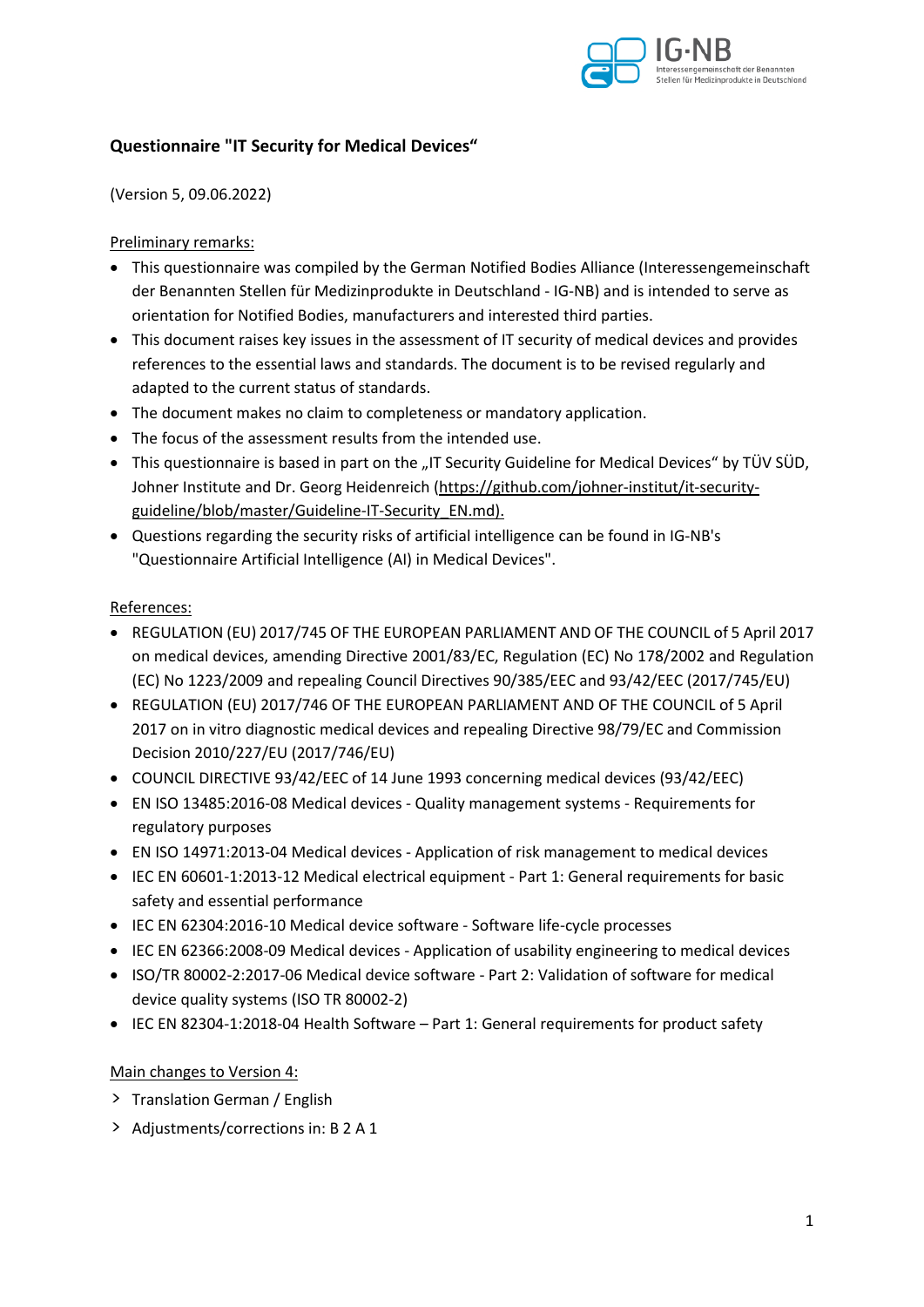

#### Table of contents:

| D) Supplementary aspects to be additionally addressed by the manufacturer within the context of |  |
|-------------------------------------------------------------------------------------------------|--|
|                                                                                                 |  |
| 1.                                                                                              |  |
| $\overline{2}$ .                                                                                |  |
|                                                                                                 |  |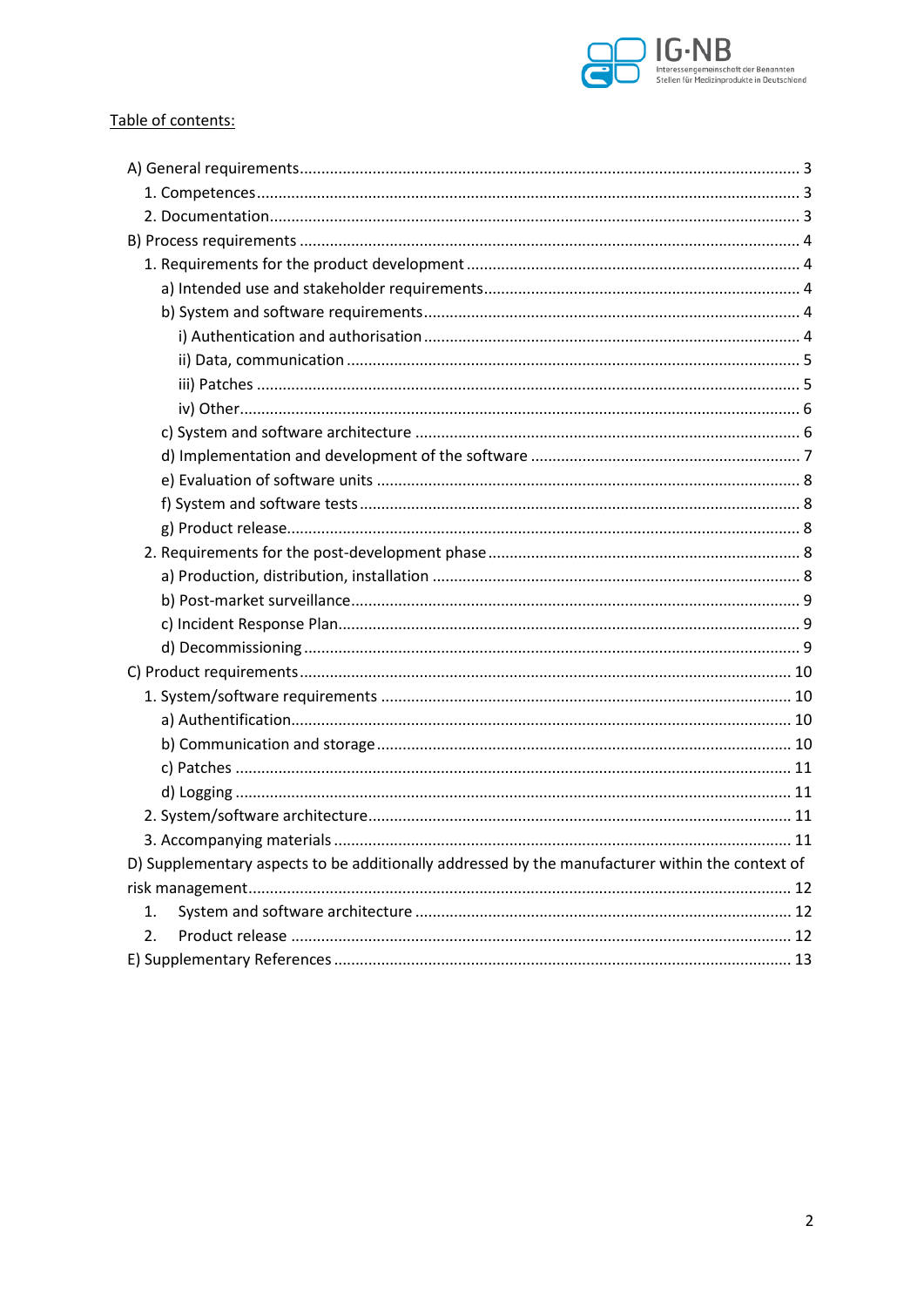

# **A) General requirements**

#### **1. Competences**

| Does the manufacturer have adequate records of education, training and | • ISO 13485, 6.2. |
|------------------------------------------------------------------------|-------------------|
| competences to conclude that people actually have these competences    | • ISO 14971, 3.3. |
| (with regard to cyber-security)?                                       |                   |
| How does the organisation present competence requirements with regard  |                   |
| to IT security?                                                        |                   |
| Is the involvement of external competences in accordance with the      | • ISO 13485,      |
| requirements of outsourced processes?                                  | 4.1.5., 7.3.2.    |
| How is the competence of outsourced persons recorded/documented?       |                   |

#### **2. Documentation**

| 1.            | Has the manufacturer documented compliance with the cyber security | $\bullet$ 2017/745/EU, |
|---------------|--------------------------------------------------------------------|------------------------|
|               | requirements as part of the general safety and performance         | Annex I, 17.2.,        |
| requirements? |                                                                    | 17.4.                  |
|               |                                                                    | $\bullet$ 2017/746/EU, |
|               |                                                                    | Annex I, 16.2.,        |
|               |                                                                    | 16.4.                  |
|               |                                                                    | • (93/42/EEC,          |
|               |                                                                    | Art. 3)                |
|               |                                                                    | • ISO 13485,           |
|               |                                                                    | 7.3.6., 7.3.7.         |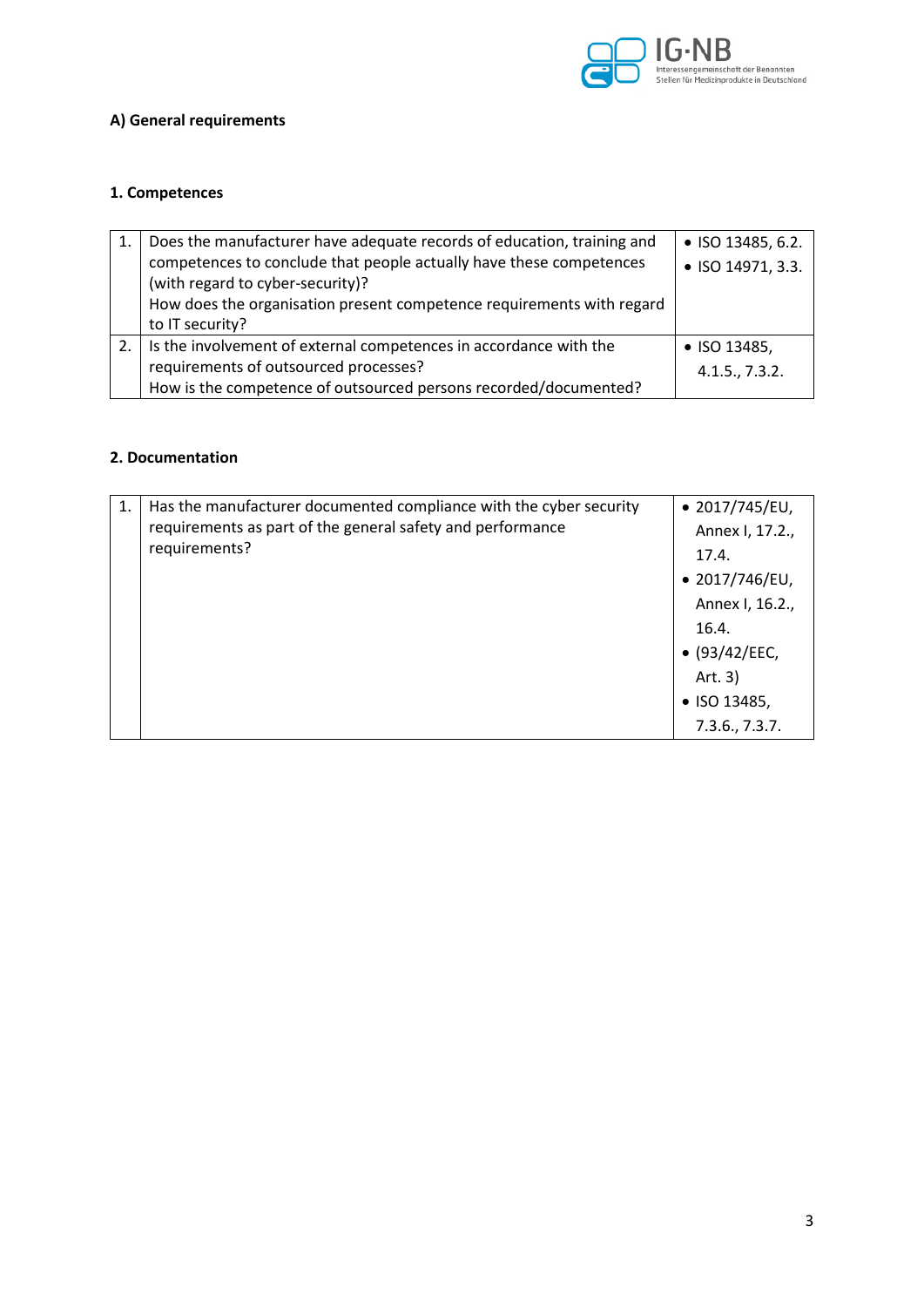

#### **B) Process requirements**

# **1. Requirements for the product development**

# **a) Intended use and stakeholder requirements**

| 1. | Has the manufacturer determined all neighbouring systems (medical<br>devices, IT systems) that can be connected to the device?                                                                                  | $\bullet$ 2017/745/EU,<br>Annex I, 14.1.,<br>$14.2.$ (d)<br>$\bullet$ 2017/746/EU,<br>Annex I, 13.1.,<br>13.2. (d)<br>(93/42/EEC,<br>Annex I, 9.1.,<br>13.6. (c)<br>• IEC 82304-1,<br>$4.1. (b)$ , $4.2. (d)$ |
|----|-----------------------------------------------------------------------------------------------------------------------------------------------------------------------------------------------------------------|---------------------------------------------------------------------------------------------------------------------------------------------------------------------------------------------------------------|
| 2. | Has the manufacturer determined the intended environment of use<br>(hardware and software)?                                                                                                                     | • IEC 60601-1,<br>14.13.<br>• IEC 62304,<br>5.2.2.<br>• IEC 82304-1,<br>4.1, 4.2.                                                                                                                             |
| 3. | Has the manufacturer analysed the risks / hazards (with regard to the<br>specified users) and the environment?<br>How is unauthorised access prevented?<br>How is use in a non-specified environment prevented? | $\bullet$ 2017/745/EU,<br>Annex I, 14.2.<br>(d)<br>$\bullet$ 2017/746/EU,<br>Annex I, 13.2.<br>(d)<br>• IEC 82304-1,<br>4.1. (c)                                                                              |
| 4. | Has the manufacturer described, in the context of risk management,<br>which threats to IT security exist and which hazards for patients, users<br>and third parties arise from this?                            | • IEC 62304,<br>7.1.2.                                                                                                                                                                                        |
| 5. | Has the manufacturer examined each usage scenario and what risks arise<br>from unspecified display of information (e.g. no display, wrong display,<br>too late display)?                                        | • IEC 62366-1,<br>5.3., 5.4.                                                                                                                                                                                  |
| 6. | Has the manufacturer specified the protocols and standards used for each<br>data interface?                                                                                                                     | • IEC 62304,<br>5.2.2.<br>• IEC 82304-1,<br>4.2. (b)                                                                                                                                                          |

# **b) System and software requirements**

#### **i) Authentication and authorisation**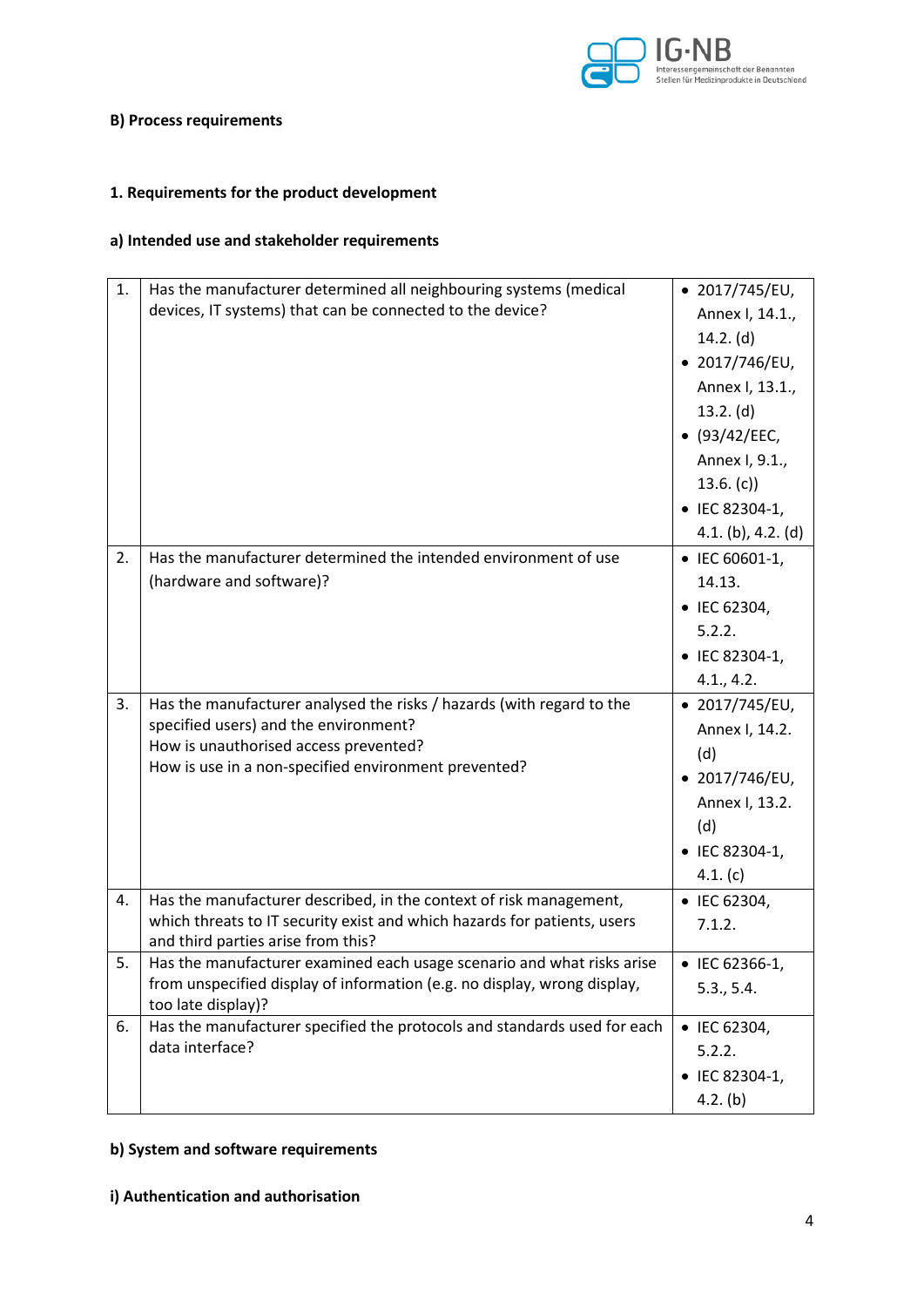

| 1.   Has the manufacturer justified the appropriateness of the authentication<br>procedure (user name/password, biometric procedure, token (e.g. card) | • ISO 14971, 6.6. |
|--------------------------------------------------------------------------------------------------------------------------------------------------------|-------------------|
| etc.) for all roles and all neighbouring systems?                                                                                                      |                   |
|                                                                                                                                                        |                   |
| 2.   Has the manufacturer analysed within the risk management the                                                                                      | • ISO 14971, 6.6. |
| implications for patient safety if a person cannot access patient or device                                                                            |                   |
| data (e.g. no authorisation, forgotten password) and defined appropriate                                                                               |                   |
| measures?                                                                                                                                              |                   |

# **ii) Data, communication**

| 1. | Has the manufacturer identified all data managed by the system?                                                                                                                                                                                    | • IEC 62304,<br>5.5.2. (b), 5.5.2.<br>(e)                                                                                                             |
|----|----------------------------------------------------------------------------------------------------------------------------------------------------------------------------------------------------------------------------------------------------|-------------------------------------------------------------------------------------------------------------------------------------------------------|
| 2. | Has the manufacturer assessed how important protection of data is in<br>relation to confidentiality and its impact on patient safety?                                                                                                              | • IEC 62304,<br>7.1.2.                                                                                                                                |
| 3. | Has the manufacturer assessed, in the context of risk management, the<br>consequences if the protection of data requiring special protection is no<br>longer given?                                                                                | • IEC 62304,<br>7.1.2.                                                                                                                                |
| 4. | Has the manufacturer examined, in the context of risk management, the<br>consequences of system overload due to too many requests (e.g. DoS<br>(Denial of Service)) or requests with too large data volumes and, if<br>necessary, defined actions? | $\bullet$ 2017/745/EU,<br>Annex I, 14.2.<br>(d), 17.2.<br>$\bullet$ 2017/746/EU,<br>Annex I, 13.2.<br>(d), 16.<br>• IEC 82304-1,<br>4.2.10., 4.5. (e) |
| 5. | Has the manufacturer analysed, in the context of risk management, the<br>consequences if the network is no longer available or no longer available<br>in the expected quality?                                                                     | $\bullet$ 2017/745/EU,<br>Annex I, 17.4.<br>$\bullet$ 2017/746/EU,<br>Annex I, 16.4.<br>• IEC 60601-1,<br>14.13.                                      |
| 6. | Has the manufacturer analysed, in the context of risk management, the<br>consequences of the loss of data and defined actions if necessary (e.g.<br>backup and recovery of data)?                                                                  | • IEC 60601-1,<br>4.3.                                                                                                                                |
| 7. | How does the manufacturer ensure that external data are checked for<br>validity before processing?                                                                                                                                                 | • 2017/745/EU,<br>Annex I, 14.1.,<br>14.2. (d), 18.8.<br>• 2017/746/EU,<br>Annex I, 13.1.,<br>13.2. (d)                                               |

**iii) Patches**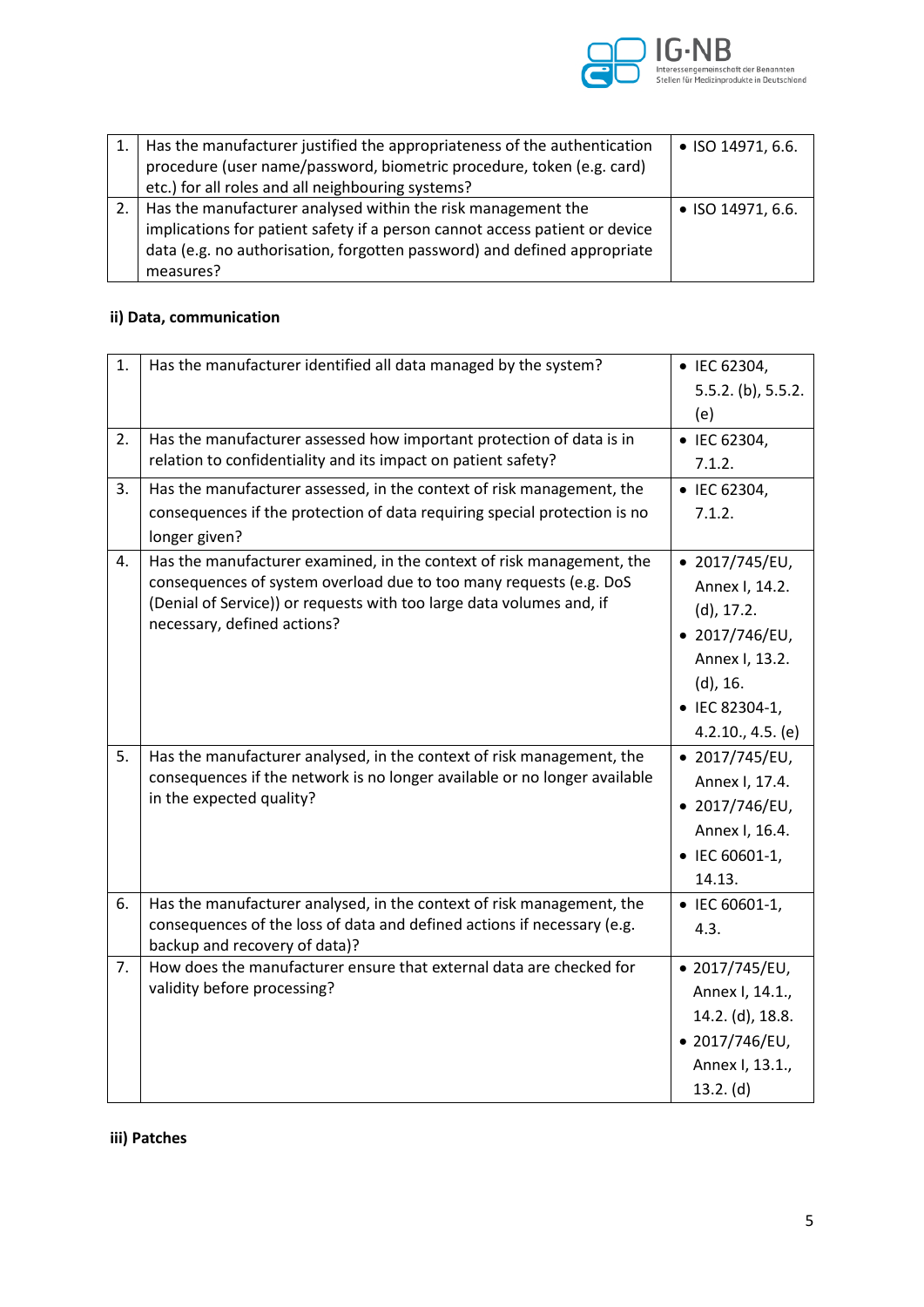

|    | Has the manufacturer established a deployment process for updates, | $\bullet$ IEC 62304, 6. |
|----|--------------------------------------------------------------------|-------------------------|
|    | patches, etc.?                                                     |                         |
|    | Does this include the question of who is allowed to apply patches? |                         |
|    | How is the interface to vigilance defined?                         | • IEC 62304, 6.1.       |
|    |                                                                    | (b)                     |
| 3. | Does the manufacturer has a list of all SOUP/OTS components?       | • IEC 62304,            |
|    |                                                                    | 8.1.2.                  |

### **iv) Other**

| 1. | What measures have been implemented to detect attacks on IT security     | $\bullet$ IEC 62304, |
|----|--------------------------------------------------------------------------|----------------------|
|    | or the compromise of IT security?                                        | 5.2.3., 5.2.4.       |
|    |                                                                          | • IEC 82304-1,       |
|    |                                                                          | 4.5.(f)              |
|    | Has the manufacturer assessed which functionality the medical device     | • IEC 60601-1,       |
|    | must provide even in the event of a compromise of IT security (essential | 4.3.                 |
|    | performance features)?                                                   | • IEC 82304-1,       |
|    |                                                                          | 4.5. $(g)$           |

# **c) System and software architecture**

| 1. | Has the manufacturer documented all SOUP/OTS components (incl.<br>version, manufacturer, reference to information on updates, release<br>notes)?                                                                                                                                                                                                                                                                  | • IEC 62304.,<br>8.1.2                                                                                                                                          |
|----|-------------------------------------------------------------------------------------------------------------------------------------------------------------------------------------------------------------------------------------------------------------------------------------------------------------------------------------------------------------------------------------------------------------------|-----------------------------------------------------------------------------------------------------------------------------------------------------------------|
| 2. | Has the manufacturer analysed the specific risks arising from the choice<br>of technologies (especially programming language, SOUP/OTS<br>components including operating systems)? Does it update this analysis<br>on an ongoing basis?<br>Have platform-specific factors (e.g. storage leaks C++, Android, ) been<br>considered?<br>How does the manufacturer keep up to date regarding these specific<br>risks? | • ISO 13485., 8.3<br>• IEC 62304,<br>5.3.3., 5.1.7.,<br>7.1.3., 8.1.2.<br>• IEC 82304-1,<br>4.7., 8.2.                                                          |
| 3. | Has the manufacturer taken measures to ensure that the tools used (e.g.<br>development environment, compiler), as well as the platforms and<br>SOUP/OTS components are free of malicious code?                                                                                                                                                                                                                    | • ISO 13485,<br>4.1.6., 7.5.6.<br>• ISO TR 80002-2                                                                                                              |
| 4. | Has the manufacturer created a list of all services that the product offers<br>or uses (e.g. through its operating system) to the "outside world"?                                                                                                                                                                                                                                                                | • 2017/745/EU,<br>Annex I, 4. (a)<br>• 2017/746/EU,<br>Annex I, 4. (a)<br>• (93/42/EEC,<br>Annex I, 2.)<br>• IEC 60601-1,<br>14.13.<br>• IEC 82304-1,<br>7.2.3. |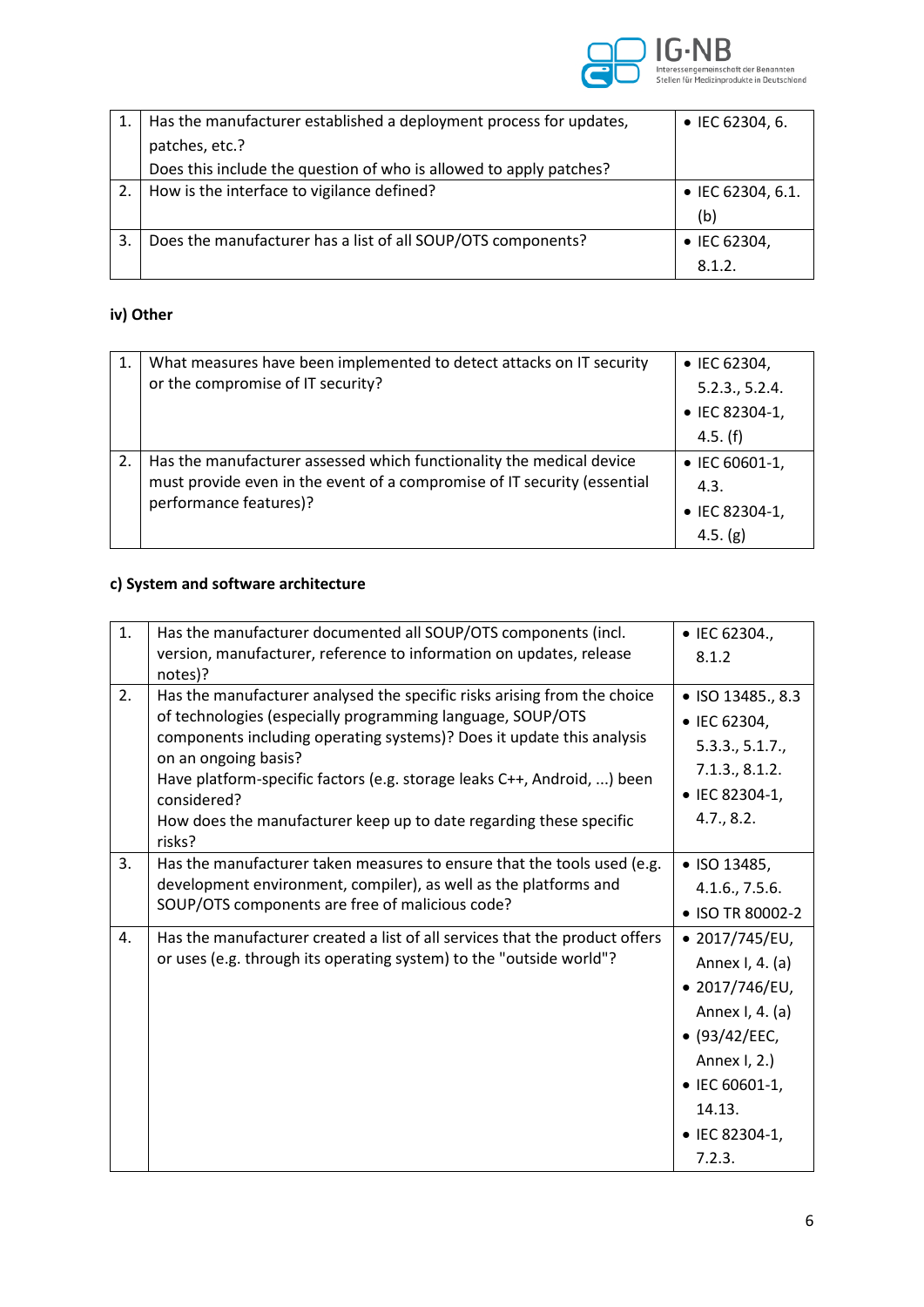

| 5.  | Has the manufacturer justified for each service why it must be visible<br>externally (for an unlimited period of time)?                                                                                                                 | • 2017/745/EU,<br>Annex I, 4. (a)<br>• 2017/746/EU,<br>Annex I, 4. (a)<br>• (93/42/EEC,<br>Annex I, 2.)<br>• IEC 60601-1,<br>14.13.<br>• IEC 82304-1,<br>7.2.3. |
|-----|-----------------------------------------------------------------------------------------------------------------------------------------------------------------------------------------------------------------------------------------|-----------------------------------------------------------------------------------------------------------------------------------------------------------------|
| 6.  | If the product offers an interface, has the manufacturer described in the<br>context of risk management how attacks via this interface are<br>controlled?                                                                               | • 2017/745/EU,<br>Annex I, 4. (a)<br>• 2017/746/EU,<br>Annex I, 4. (a)<br>• (93/42/EEC,<br>Annex I, 2.)<br>• IEC 60601-1,<br>14.13.<br>• IEC 82304-1,<br>7.2.3. |
| 7.  | Has the manufacturer determined for each role and each neighbouring<br>system the functions of the product that it is allowed to access via the<br>respective interface?                                                                | • IEC 82304-1,<br>7.2.3.2. (c)                                                                                                                                  |
| 8.  | For each externally visible service, has the manufacturer identified the<br>process that provides / implements this service?                                                                                                            | • IEC 62304, 5.3.                                                                                                                                               |
| 9.  | Has the manufacturer determined how the product detects a<br>compromise of IT security, documents it (log-file) and how it reacts to it?                                                                                                | • IEC 82304-1,<br>4.5. (f)                                                                                                                                      |
| 10. | Has the manufacturer analysed for all software components, services or<br>processes, data and software components what risks arise if they do not<br>behave in accordance with the specifications due to a problem with IT<br>security? | • IEC 60601-1,<br>14.13.<br>• IEC 62304,<br>7.1.2.<br>• IEC 82304-1,<br>7.2.3.2.                                                                                |
| 11. | Has the manufacturer taken the software requirements into account in<br>the software architecture?<br>Are security-relevant requirements taken into account in the software<br>architecture?                                            | • IEC 62304,<br>5.3.1.                                                                                                                                          |

# **d) Implementation and development of the software**

| Has the manufacturer created coding guidelines that set requirements   | • IEC 62304, 5.1.,   |
|------------------------------------------------------------------------|----------------------|
| specific to IT security?                                               | 5.5.3.               |
| Has the manufacturer either proofed the software (source code and      | $\bullet$ IEC 62304, |
| binaries) for malicious code before delivery and/or protected all      | 5.8.8.               |
| computers involved in the development and "production" of the software |                      |
| against malware (integrity of the distribution channel)?               |                      |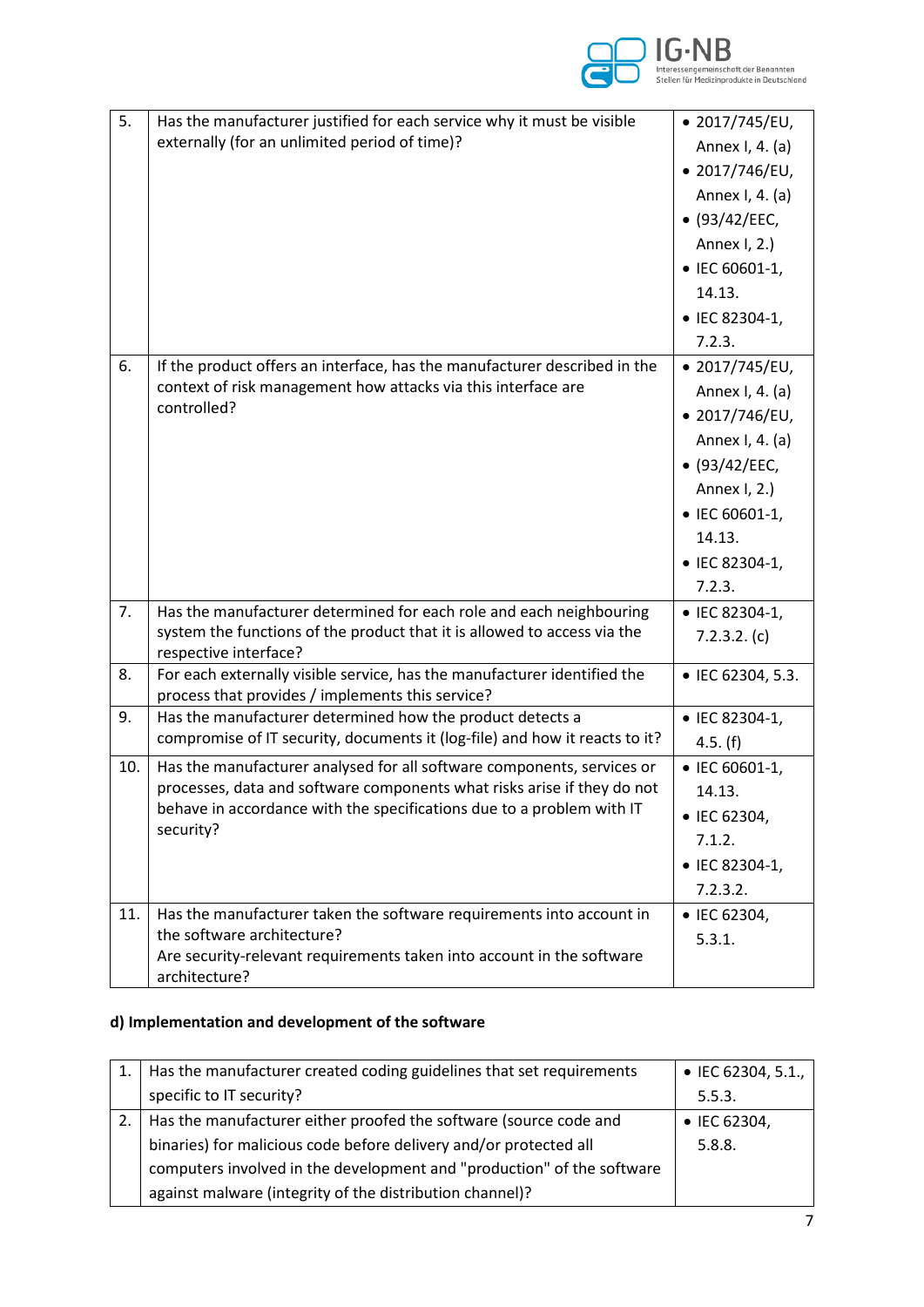

| How is it ensured that installation packages are not illegally modified  |  |
|--------------------------------------------------------------------------|--|
| before installation (integrity of the distribution channel, e.g. through |  |
| checksums, signing, )?                                                   |  |

# **e) Evaluation of software units**

|  | $\vert 1. \vert$ How does the manufacturer ensure that IT security has been taken into | $\bullet$ IEC 62304, |
|--|----------------------------------------------------------------------------------------|----------------------|
|  | account in the development of the software units (security-by-design)?                 | 5.1.1, 5.5.3.        |

### **f) System and software tests**

| Has the manufacturer documented an adequate description of the       | • ISO 14971,   |
|----------------------------------------------------------------------|----------------|
| selection and appropriateness of tests regarding compliance with the | 6.2., 6.3.     |
| requirements of the cyber security measures defined in the risk      |                |
| management that confirm the effectiveness of the control measures?   |                |
| Has the manufacturer made provisions for the testing of all          | • IEC 62304,   |
| system/software requirements in the test plan?                       | $5.1.1. (c)$ , |
|                                                                      | 5.1.6.         |

# **g) Product release**

| 1. | Has the manufacturer prepared the necessary plans for the post-        | $\bullet$ 2017/745/EU, |
|----|------------------------------------------------------------------------|------------------------|
|    | development phase regarding IT security (e.g. post-market and incident | Chapter VII            |
|    | response plan, incl. SOUP)?                                            | $\bullet$ 2017/746/EU, |
|    |                                                                        | Chapter VII            |
|    |                                                                        | $\bullet$ ISO 13485,   |
|    |                                                                        | 8.2.1, 8.2.2.          |
|    |                                                                        | • IEC 62304, 6,        |
|    |                                                                        | 7.1.3.                 |
| 2. | Has the manufacturer checked the completeness of the tests and linked  | • IEC 62304,           |
|    | the tests to the requirements?                                         | 5.8.1, 5.8.6.          |
|    |                                                                        | • IEC 82304-1, 6.      |

# **2. Requirements for the post-development phase**

#### **a) Production, distribution, installation**

| Has the manufacturer described how it is ensured that only exactly the      | • IEC 62304, |
|-----------------------------------------------------------------------------|--------------|
| intended artefacts (files) are delivered in exactly the intended version in | 5.8.8.       |
| the product or as a product?                                                |              |
| Has the manufacturer described how the persons responsible for the          | • ISO 13485, |
| installation can obtain the knowledge of which is the latest version and    | 7.8.3., 8.3. |
| how confusion during installation can be excluded?                          | • IEC 62304, |
|                                                                             | 5.8.4.       |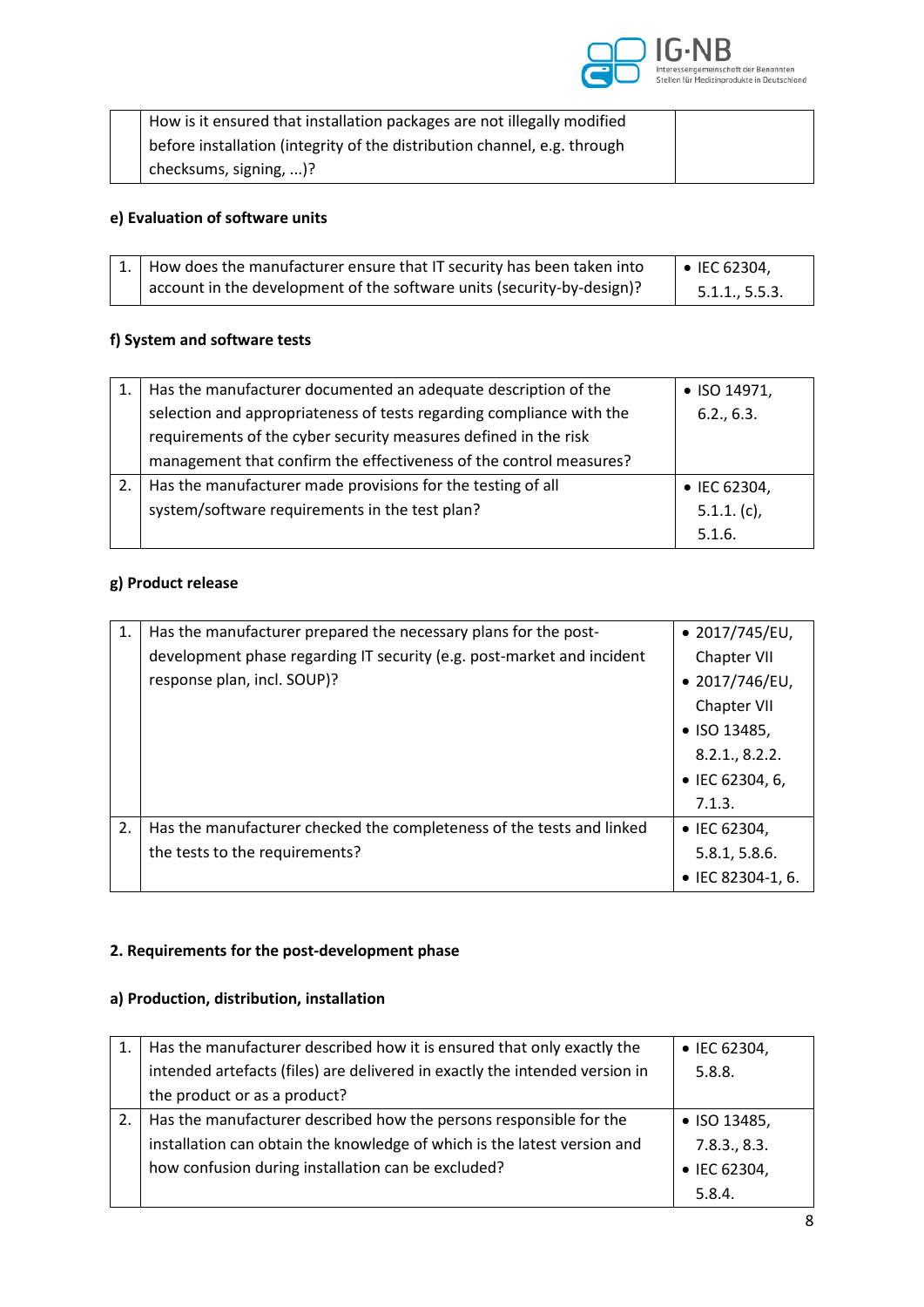

| 3. | Has the manufacturer described how it will be ensured during installation | $\bullet$ ISO 13485,   |
|----|---------------------------------------------------------------------------|------------------------|
|    | that the requirements specified in the accompanying materials are         | 7.5.3.                 |
|    | actually met?                                                             |                        |
| 4. | Has the manufacturer established procedures to ensure that it is able to  | • ISO 13485,           |
|    | communicate with the operators and users of its products in a timely      | 7.2.3., 8.3.3.         |
|    | manner?                                                                   | • IEC 82304-1,         |
|    |                                                                           | 8.4.                   |
| 5. | Has the manufacturer specified and communicated minimum                   | $\bullet$ 2017/745/EU, |
|    | requirements regarding hardware, IT network characteristics and IT        | Annex I, 17.4.         |
|    | security measures, including protection against unauthorised access?      | $\bullet$ 2017/746/EU, |
|    |                                                                           | Annex 1, 16.4.         |

# **b) Post-market surveillance**

| and procedures (e.g. cryptography) are still secure? |  | Has the manufacturer prepared a post-market surveillance plan that also<br>1.<br>adequately addresses IT security issues?<br>- Has the manufacturer described what information is collected from the<br>post-production phase, in particular on additional attempted or<br>successful compromise?<br>- Has the manufacturer described how and through which channels<br>information from the post-production phase is collected?<br>- Has the manufacturer described how information from the post-<br>production phase is analysed and evaluated?<br>- Has the manufacturer described what measures result from this?<br>- For each SOUP/OTS component, has the manufacturer defined at least<br>one source and the frequency of its monitoring, through which it is<br>informed of IT security-related problems? Has it described which role<br>performs this evaluation and with which tools?<br>- Has the manufacturer described how it monitors that used technologies | $\bullet$ 2017/745/EU,<br>Chapter VII<br>$\bullet$ 2017/746/EU,<br>Chapter VII<br>$\bullet$ (93/42/EEC,<br>Art. 10) |
|------------------------------------------------------|--|-----------------------------------------------------------------------------------------------------------------------------------------------------------------------------------------------------------------------------------------------------------------------------------------------------------------------------------------------------------------------------------------------------------------------------------------------------------------------------------------------------------------------------------------------------------------------------------------------------------------------------------------------------------------------------------------------------------------------------------------------------------------------------------------------------------------------------------------------------------------------------------------------------------------------------------------------------------------------------|---------------------------------------------------------------------------------------------------------------------|
|------------------------------------------------------|--|-----------------------------------------------------------------------------------------------------------------------------------------------------------------------------------------------------------------------------------------------------------------------------------------------------------------------------------------------------------------------------------------------------------------------------------------------------------------------------------------------------------------------------------------------------------------------------------------------------------------------------------------------------------------------------------------------------------------------------------------------------------------------------------------------------------------------------------------------------------------------------------------------------------------------------------------------------------------------------|---------------------------------------------------------------------------------------------------------------------|

### **c) Incident Response Plan**

| Is the manufacturer's IT security incident handling capable of responding | $\bullet$ 2017/745/EU, |
|---------------------------------------------------------------------------|------------------------|
| to emergencies within the shortest possible time?                         | Art. 87                |
|                                                                           | $\bullet$ 2017/746/EU, |
|                                                                           | Art. 82                |
|                                                                           | (93/42/EEC,            |
|                                                                           | Art. 10)               |
|                                                                           | • IEC 82304-1,         |
|                                                                           | 8.4.                   |

# **d) Decommissioning**

|  | $\vert$ 1. $\vert$ is there a lifecycle concept for patient data (which includes protection | $\bullet$ IEC 82304-1, |
|--|---------------------------------------------------------------------------------------------|------------------------|
|  | against unintentional deletion as well as change of use and final deletion)?                | 8.5.                   |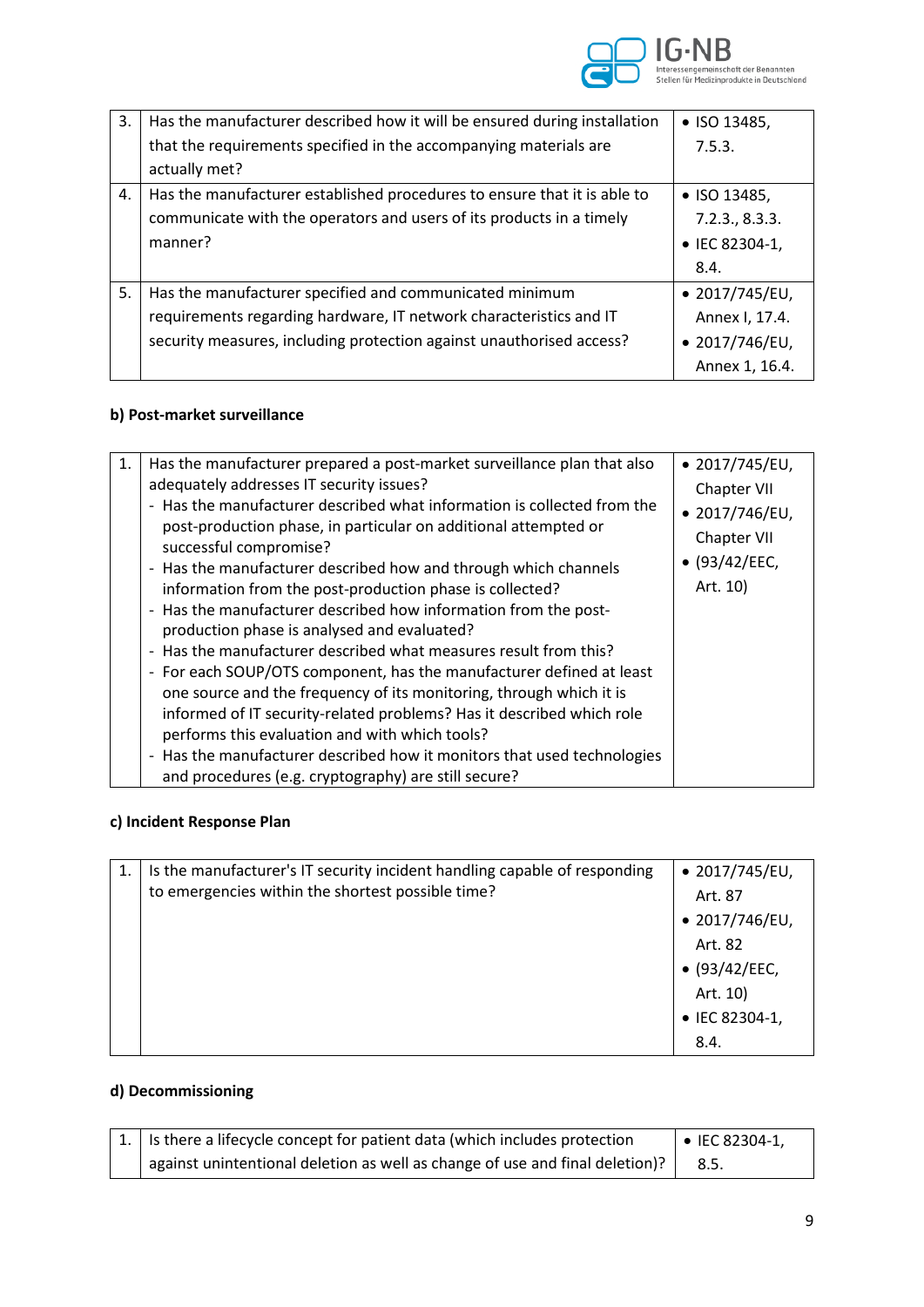

#### **C) Product requirements**

#### Preliminary remark:

The following are questions about a possible implementation. References to legislation and standards have been omitted, as the questions result from the processes requirements (Chapter B).

#### **1. System/software requirements**

#### **a) Authentification**

| 1. | Is it ensured that no default passwords are applied?                                            |
|----|-------------------------------------------------------------------------------------------------|
| 2. | In the event of an unsuccessful login, does the product only display information that does not  |
|    | allow the user to identify the exact cause of the blocking, such as messages "wrong user        |
|    | name" or "wrong password"?                                                                      |
| 3. | Has the manufacturer established a concept for authorisations and, if applicable, roles for     |
|    | users and neighbouring systems?                                                                 |
| 4. | If available: Does the product allow each role to access only those functions for which it is   |
|    | authorised? (This also applies in particular to updating/upgrading the product).                |
| 5. | Does the product allow authorised users to block other users and neighbouring systems? Has      |
|    | the manufacturer defined risk-based measures that result in no safety risks?                    |
| 6. | In a client-server architecture, are all IT security measures determined and checked on the     |
|    | server side? In a client-server architecture, are all client inputs checked on the server side? |

### **b) Communication and storage**

| 1.  | How does the manufacturer ensure the integrity and confidentiality of data in the event of         |
|-----|----------------------------------------------------------------------------------------------------|
|     | their transmission?                                                                                |
| 2.  | How is the change of use or unintentional deletion of data prevented?                              |
| 3.  | If data is to be permanently deleted, how is it ensured that this happens?                         |
| 4.  | Does the product reject all unknown incoming connections (e.g. USB, TCP, Bluetooth) by             |
|     | default, based on application and risk?                                                            |
| 5.  | Does the product check all user inputs and all incoming data against manufacturer-defined          |
|     | verification criteria before further processing?                                                   |
| 6.  | Does the product store passwords in such a way that they cannot be reconstructed?                  |
| 7.  | Has the manufacturer defined and implemented protection for personal identifying                   |
|     | characteristics?                                                                                   |
| 8.  | Has the manufacturer implemented measures to maintain the integrity of software and                |
|     | data?                                                                                              |
| 9.  | Does the product allow data interfaces to be deactivated / disabled?                               |
| 10. | Is there a list of all recipients to whom data is transferred, with precise details of the type of |
|     | data and any anonymization/pseudonymization to be carried out?                                     |
| 11. | Has it been identified which data (e.g. Google advertising ID) could lead to de-                   |
|     | pseudonymization? How is this prevented?                                                           |
| 12. | How is it ensured that the user is informed about the storage contents and locations of his or     |
|     | her data and gives his or her (documented) consent before the first transmission?                  |
| 13. | Does the user have the possibility to object to certain transfers?                                 |
|     |                                                                                                    |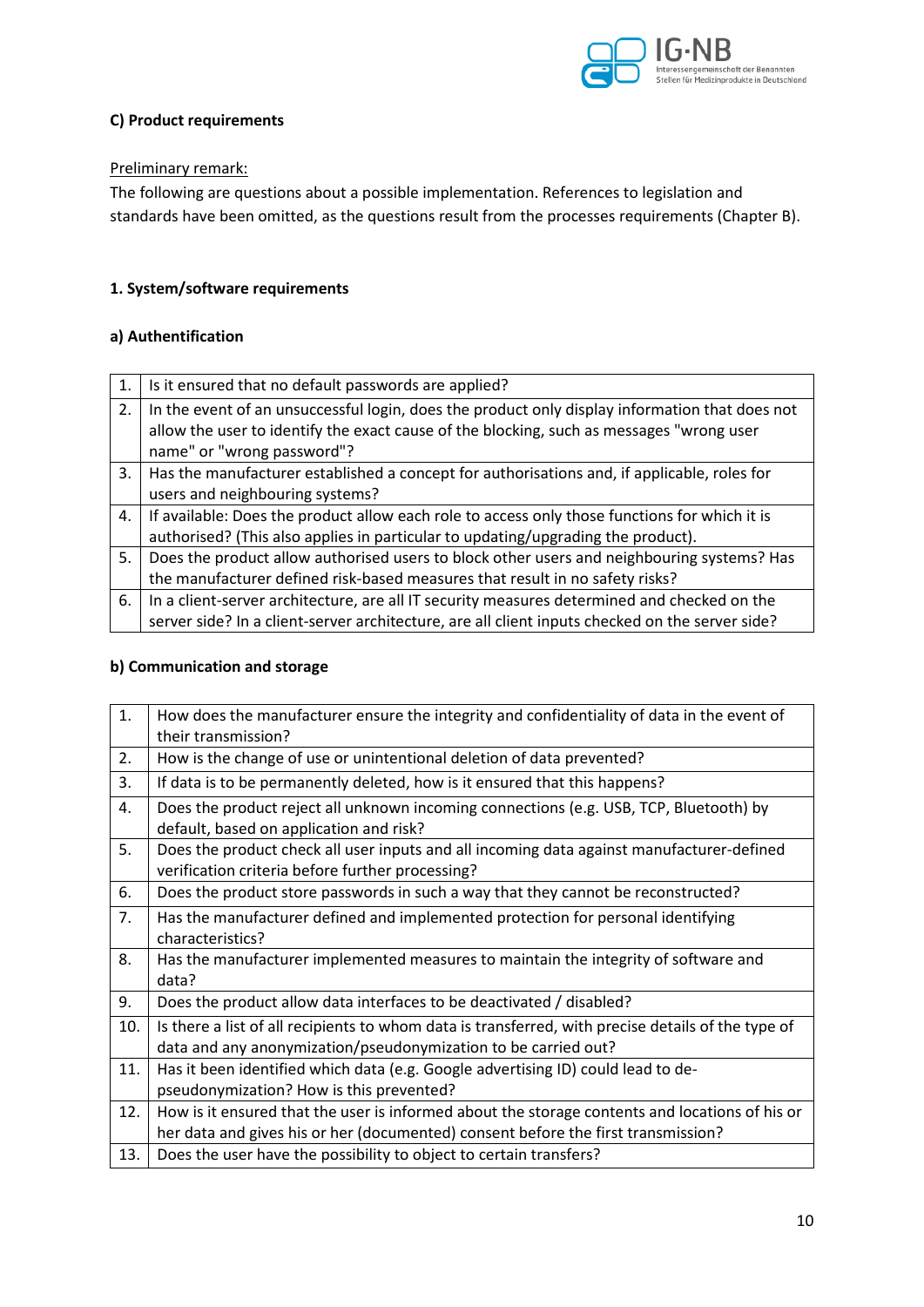

|      | 14. Is the user informed about data transfers of any kind to storage locations that are not subject |
|------|-----------------------------------------------------------------------------------------------------|
|      | to EU data protection regulations and does he/she expressly consent to storage at these             |
|      | locations as well?                                                                                  |
| 15.  | What happens in the event of revocation/non-consent?                                                |
| 16.1 | In the context of risk management, are the consequences of compromise of each data                  |
|      | location defined and what measures are taken to prevent this?                                       |

# **c) Patches**

| $\vert$ 1. $\vert$ is there a system that allows patches to be applied and faulty patches to be removed? |
|----------------------------------------------------------------------------------------------------------|
| 2.   Is there an integrity check of the patches?                                                         |

# **d) Logging**

| 1.   Has the manufacturer defined where the log files are located, how they are protected,   |
|----------------------------------------------------------------------------------------------|
| updated and in what form they can be (automatically) evaluated?                              |
| 2. Is there a risk-based logging concept that records significant changes to the product and |
| events and protects against changes?                                                         |

# **2. System/software architecture**

| Does the software exclusively use proven libraries / components for all cryptographic       |
|---------------------------------------------------------------------------------------------|
| functions (e.g. encryption, signing) or is a proprietary implementation comprehensively     |
| evaluated?                                                                                  |
| 2. Is the software based on the versions of the SOUP/OTS components that do not contain any |
| security-relevant vulnerabilities? Are exceptions justified?                                |

# **3. Accompanying materials**

| 1. | Do the instructions for use specify the intended IT environment for operation?                |
|----|-----------------------------------------------------------------------------------------------|
| 2. | Do the instructions for use specify which activities the operators must perform, how and how  |
|    | often?                                                                                        |
| 3. | Do the installation and service instructions specify which other roles (operators, service    |
|    | technicians) must perform which activities and how often?                                     |
| 4. | Do the accompanying materials describe how to deal with lost or stolen authentication         |
|    | elements (e.g. cards, certificates, cryptographic keys) and forgotten passwords?              |
| 5. | Do the accompanying materials describe how users can recognise that the product has an IT     |
|    | security problem and how they should act in this case?                                        |
| 6. | Do the accompanying materials describe which anti-malware software is approved for the        |
|    | product and from where (e.g. link) it can be obtained and who is responsible for updating it? |
| 7. | Do the accompanying materials contain the manufacturer's contact details, which can be used   |
|    | to reach the manufacturer, e.g. in the event of problems with IT security?                    |
| 8. | Do the accompanying materials also describe the product technically?                          |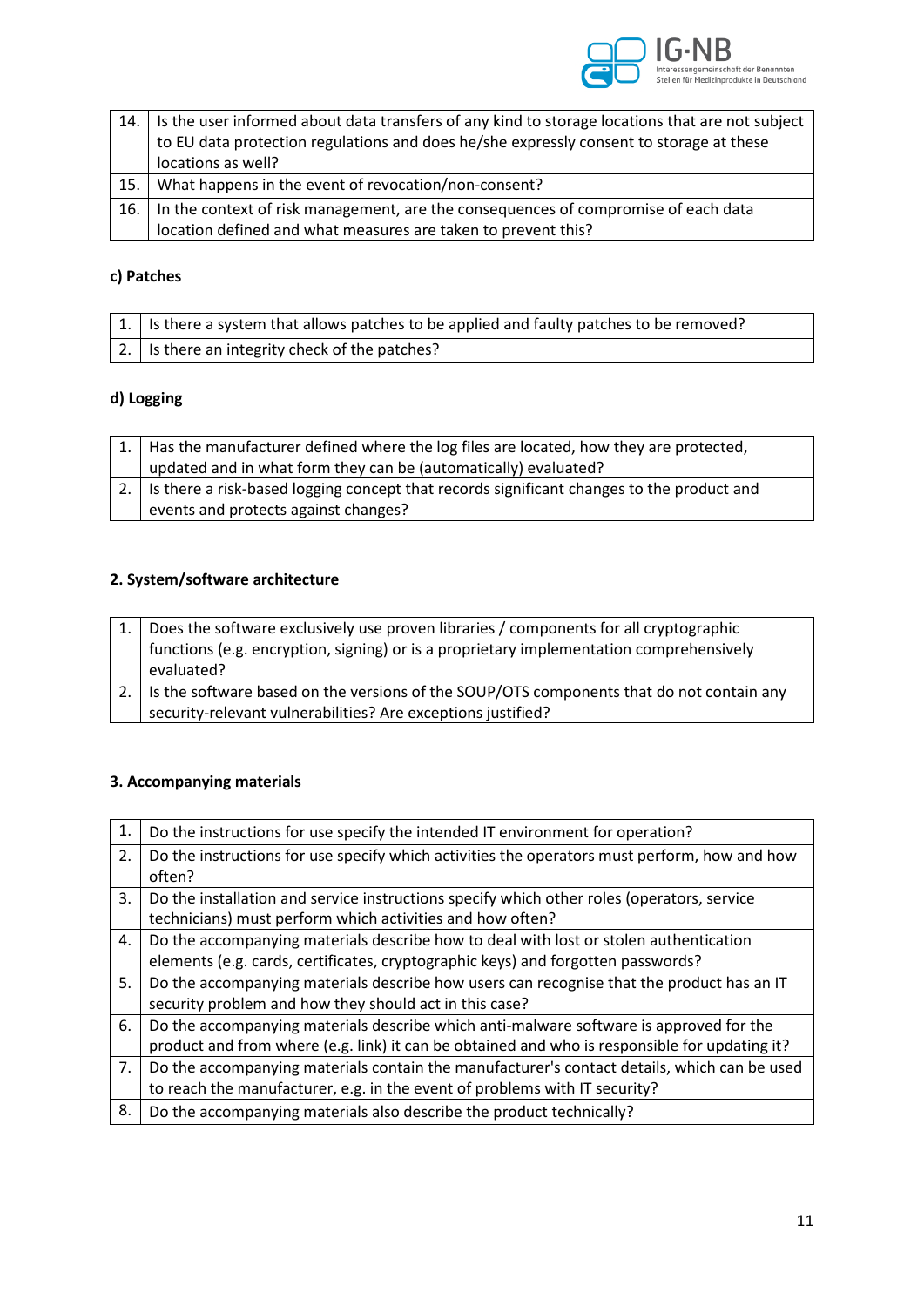

**D) Supplementary aspects to be additionally addressed by the manufacturer within the context of risk management** 

### **1. System and software architecture**

(Complement to ISO 14971, Annex C)

| 1. | Has the manufacturer identified the user (at operating system level) for each process and   |
|----|---------------------------------------------------------------------------------------------|
|    | justified if it is not running with minimal rights ("worst case" as root)?                  |
| 2. | Has the manufacturer systematically derived risks from a lack of IT security through threat |
|    | modelling?                                                                                  |
| 3. | Has the manufacturer analysed the risks arising from the (auto)update of anti-malware?      |
| 4. | Are any FPGAs included part of the risk analysis?                                           |
| 5. | Is the FPGA code obtained as IP core managed like libraries?                                |
| 6. | Are update options provided for FPGAs that have been classified as security-relevant in the |
|    | risk analysis?                                                                              |

#### **2. Product release**

| 1.   Has the manufacturer addressed the most common vulnerabilities and resulting hazards in the       |
|--------------------------------------------------------------------------------------------------------|
| risk analysis and can demonstrate why these risks are controlled?                                      |
| 2.   Has the manufacturer considered the risks of all relevant attack vectors in the risk analysis and |
| shows how these are controlled?                                                                        |
| 3.   Has the manufacturer checked all risk control measures for effectiveness and documented           |
| them?                                                                                                  |